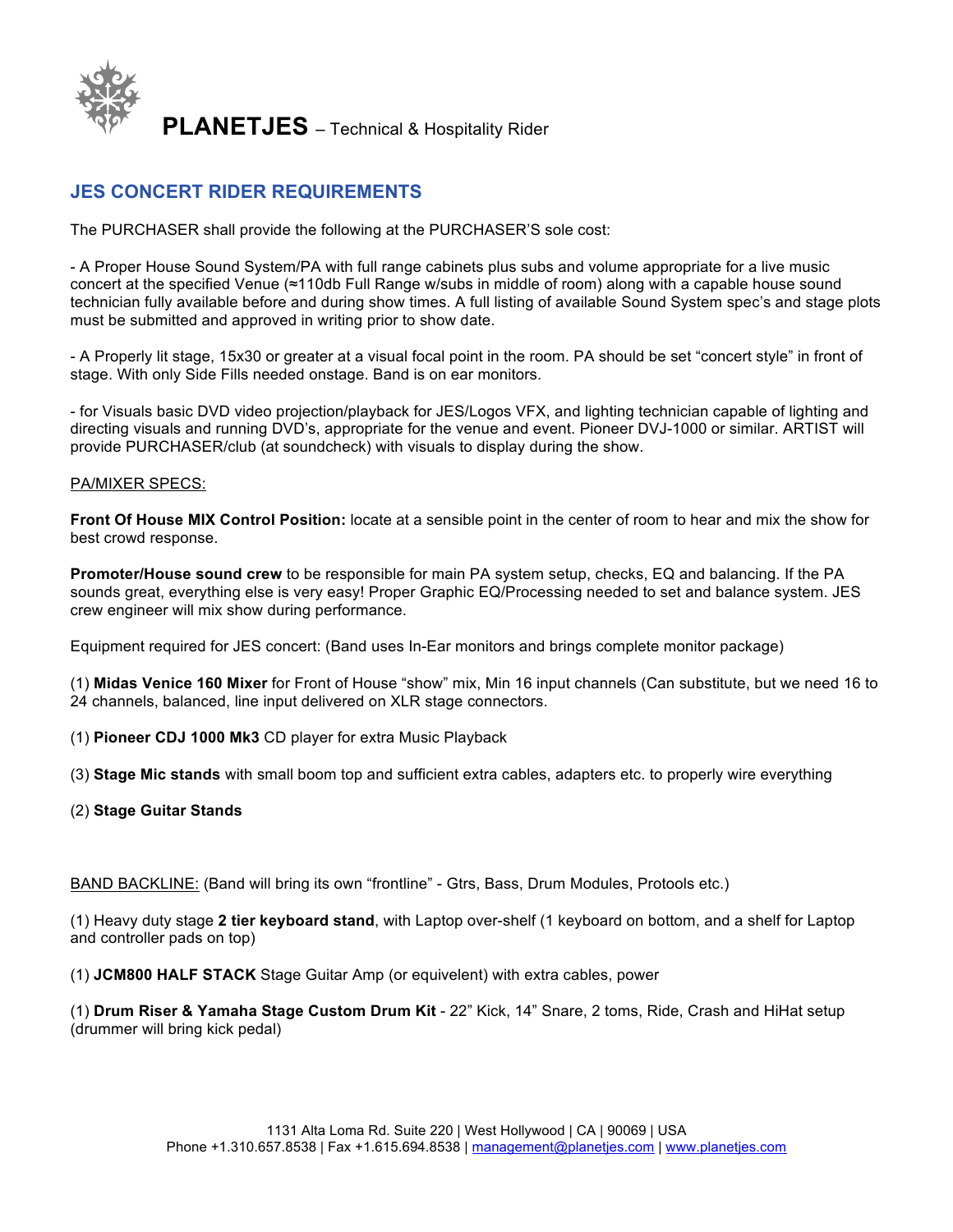

# JES has and brings all the equipment listed below:

(NO extra cartage/rentals needed for this)

# JES's Vocal Microphone, In Ear Monitors, and support rack.

JES has all the equipment listed. To insure proper match and good sound and frequency compatibility please confirm in advance the full rider spec, frequency availability and any substitutions from above list.

# **JES Vocal Mic Setup**

(1) **Sennheiser SKM365 G2** Handheld Transmitter, w/Condenser or Dynamic Head (Vocal Mic) & Sennheiser EM300 G2 Mic Receiver < A Range, 518-554Mhz >

Band IEM Monitor Setup (Ear mix is preset and self contained in Band Rack)

(1) **Sennheiser SR300 G2** IEM Transmitters < B Range, 626-662 Mhz >

- (2) **Sennheiser EK300 G2** IEM (Beltpak Receivers) < B Range, 626-662 Mhz >
- (1) **Sennheiser A2003UHF** Directional Transmitting Antenna for In Ear Monitor System

# SOUNDCHECK

- Sound check must be scheduled between the hours of 3pm and 6pm the day of the performance.
- ARTIST is entitled to a two (2) hour sound check.
- ARTIST should wait no longer than thirty (30) minutes to begin sound check.
- Sound check must start and finish before the venue is open to the public.
- Only employees of the venue may be present during the sound check.

# **MUST HAVE DIRECT CONTACT WITH THE SOUND TECHNICIAN (HIRED BY THE PURCHASER/CLUB) A MINIMUM OF THREE (3) WEEKS PRIOR TO THE DATE OF ENGAGEMENT.**

\*\*\*Note that these conditions are subject to change. Any revisions will be noted on the riders provided with the final Agreement/Contract.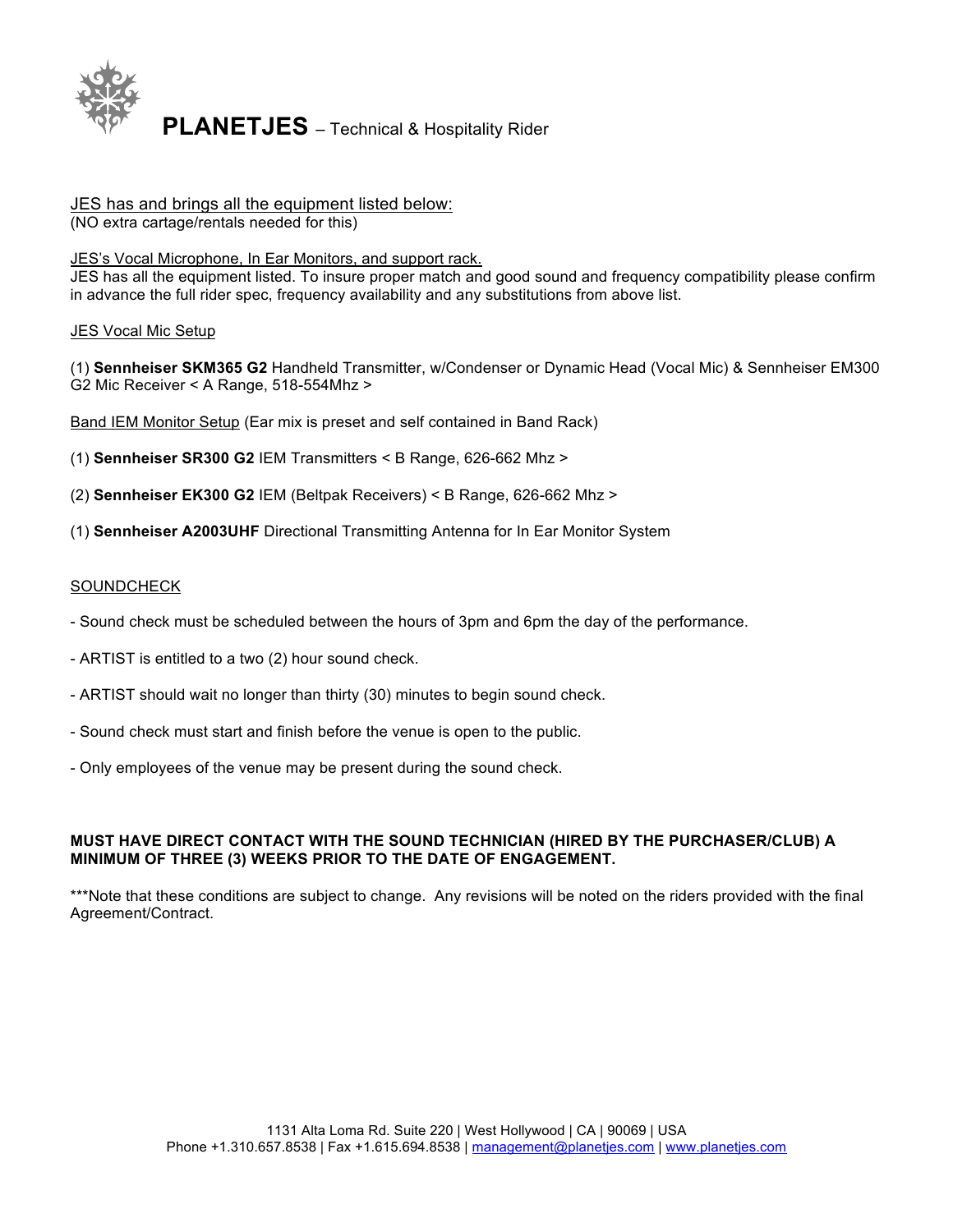

#### **HOSPITALITY RIDER REQUIREMENTS**

The PURCHASER shall provide the following at the PURCHASER'S sole cost:

#### **VENUE**

- A dedicated and secured Dressing Room area or private space for the preparation before the show, which is to be equipped with the following:

- **One (1)** full length mirror with proper lighting for make-up.
- **Four (4)** clean cotton towels for artists
- \*\*Hot water for making tea, lemon and honey
- **Twelve (12)** bottles of room temperature water (not refrigerated).
- **Ten (10)** cans Red Bull on Ice or refrigerated
- **Two (2)** cartons Orange Juice
- **Two (2)** cartons Cranberry Juice
- **One (1)** Fruit/Veg platter (various fresh, cucumber, carrot, grapes, banana, etc)
- **One (1)** cheese platter (assorted fancy cheese, Crackers)
- **One (1)** snack tray, chocolates, m&m's, cookies, granola bars
- **One (1) bottle Vodka,** chilled, Grey Goose, Absolute or similar
- **One (1) bottle White Wine,** chilled, Pinot Grigio, Dry White
- **One (1) bottle Dry Rose,** chilled, French, Cote d'zur, etc. Dry, Lite

- **A reasonable guestlist** for ARTIST's guests (list of names will be provided at or before the sound check).

- **A private VIP Table** for ARTIST and ARTISITS' guests.

#### **SECURITY**

- **Proper Security** at all times to ensure the safety of the ARTIST, band and entourage and all equipment and personal belongings while at the venue.

- **Proper Security** to ensure that nobody other than the ARTIST and ARTISTS' entourage shall have access to the dressing room, unless authorized by ARTISTS' Manager.

- **Proper Security** to ensure that nobody is to be on stage while ARTIST performs, unless authorized by ARTISTS' Manager. This includes other ARTISTS, DJs, PURCHASERs, PURCHASERs' friends, etc.